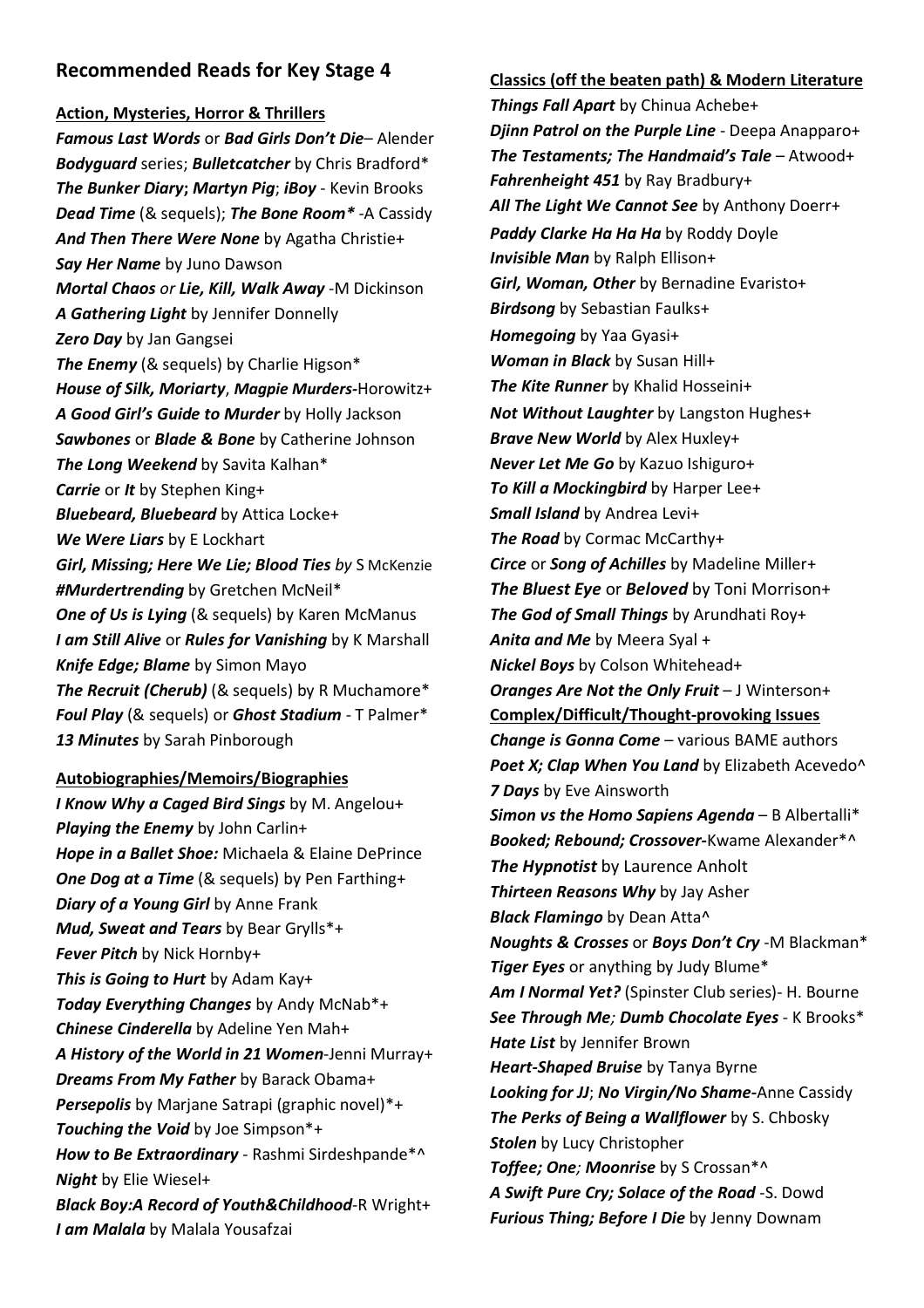**Out of My Mind** by Sharon Draper *Heroic; Being Billy; Saving Daisy* by Phil Earle\* *Mockingbird; Seeing Red* by Kathryn Erskine *If I Stay***;** *Just One Day* by Gayle Forman *Full Disclosure* by Camryn Garrett *After the Fire* by Will Hill *Looking at the Stars* by Lewis Hine *The Outsiders* by SE Hinton\* *And the Stars Were Burning Brightly* by D Jawando *That Asian Kid*; *Girl in Broken Mirror* by S Kalhan *I am Thunder*; *Kick the Moon* - Muhammed Khan *Rose, Interrupted*, *Indigo Donut, Orangeboy or Eight Pieces of Silva* by Patrice Lawrence *Brock, Pike, Rook & Lark* by Anthony McGowan\* *Run, Rebel* by Manjeet Mann^ *Out of Heart; A Beautiful Lie* by Irfan Master *Sister Heart* by Sally Morgan^ *The Sky is Everywhere* or *I'll Give You...*by J Nelson *No Fixed Address; Word Nerd* by Susin Nielson *All the Bright Places* & *Holding Up Universe -* Niven *Heartstopper* (graphic novel); *Solitaire*-A Oseman\* *Patron Saints of Nothing* by Randy Ribay *Rani & Sukh; (Un)arranged Marriage; Killing Honour; The Gun\*; Stay a Little Longer\** - Bali Rai Gloves Off<sup>^</sup>; Wrecked<sup>^</sup>; Black Heart Blue by L Reid<sup>\*</sup> *Long Way Down^*; *All American Boys* - J Reynolds\* *Extraordinary Means* by Robyn Schneider *The Lovely Bones* or *Lucky* by Alice Sebold+ *Voyages in Underworld of Orpheus Black*-Sedgwick\* *The Boxer* or *Run, Riot* Nikesh Shukla *Counting by 7s* by Holly Sloan *The Million Pieces of Neena Gill* by E Smith-Barton *Stone Cold* by Robert Swindells\* *Lies We Tell Ourselves* by Robin Talley *The Hate U Give* or *On the Come Up* by A Thomas\* *The List* by Siobhan Vivian *It's Kind of a Funny Story* by Ned Vizzini *My Name is Leon* by Kit de Waal *What Momma Left Me* by Renee Watson *Liccle Bit* (& sequels) or *Uprising* by Alex Wheatle\* *Frankly in Love* by David Yoon *Teacher's Dead, Face or Terror Kid* by B Zephaniah\*

**Dystopian, Science Fiction or Magic Realism** *Children of Blood and Bone* by Tomi Adeyemi *The Power* by Naomi Alderman+ *A Jigsaw of Fire & Stars* by Yaba Badoe *Six of Crows*; *Crooked Kingdom* by Leigh Bardugo *Exodus* by Julie Bertagna *Chasing the Stars* by Malorie Blackman *Gamer* (& Virtual Combat series) by Chris Bradford\* *Ink* (& sequels) by Alice Broadway *World War Z* by Max Brooks+ *The Girl With All the Gifts by* MR Carey+ *City of Bones* (& sequels) by Cassandra Clare *Matched* (& sequels) by Ally Condie *The Maze Runner* (& sequels) by J. Dashner *Cell 7* (& sequels) by Kerry Drewery *Gone; Front Line* (& sequels) by Michael Grant\* *Half Bad* (& sequels) by Sally Green *The Deathless Girls* by Kiran Millwood Hargrave *Raybearer* by Jordan Ifueko *The Loneliest Girl in the Universe* by Lauren James *Maladapted* by Richard Kurti *I Am Number Four* (& sequels) by Pittacus Lore *Legend* (& sequels) by Marie Lu *The Dog Runner*; *Across the Risen Sea*-B MacDibble *A Blade So Black* by L.L. McKinney *Station 11* by Emily Mandel+ *The Passengers; The One* by John Marrs+ *The 100* by Kass Morgan *Killer T* by Robert Muchamore *The Knife of Never Letting Go* series; *Burn*-P Ness *The Loop* by Ben Oliver *Replica* or *Delirium* (& sequels) by Lauren Oliver *Only Ever Yours* by Louise O'Neill *Divergent* (& sequels) by Veronica Roth *Way of Kings* (Stormlight Archive) by B Sanderson *Plague Land by Alex Scarrow Oh My Gods* by Alexandra Sheppard *Scythe, Unwind or Dry* (& sequels) -N Shusterman *An Ember in the Ashes* (& sequels) by Sabaa Tahir *Contagion* or *Slated* (& sequels) by Teri Terry *The Martian* by Andy Weir+ *Partials* (& sequels) by Dan Wells *Uglies* or *Zeroes* (& sequels) by Scott Westerfield *The 5th Wave* (& sequels) by Rick Yancey